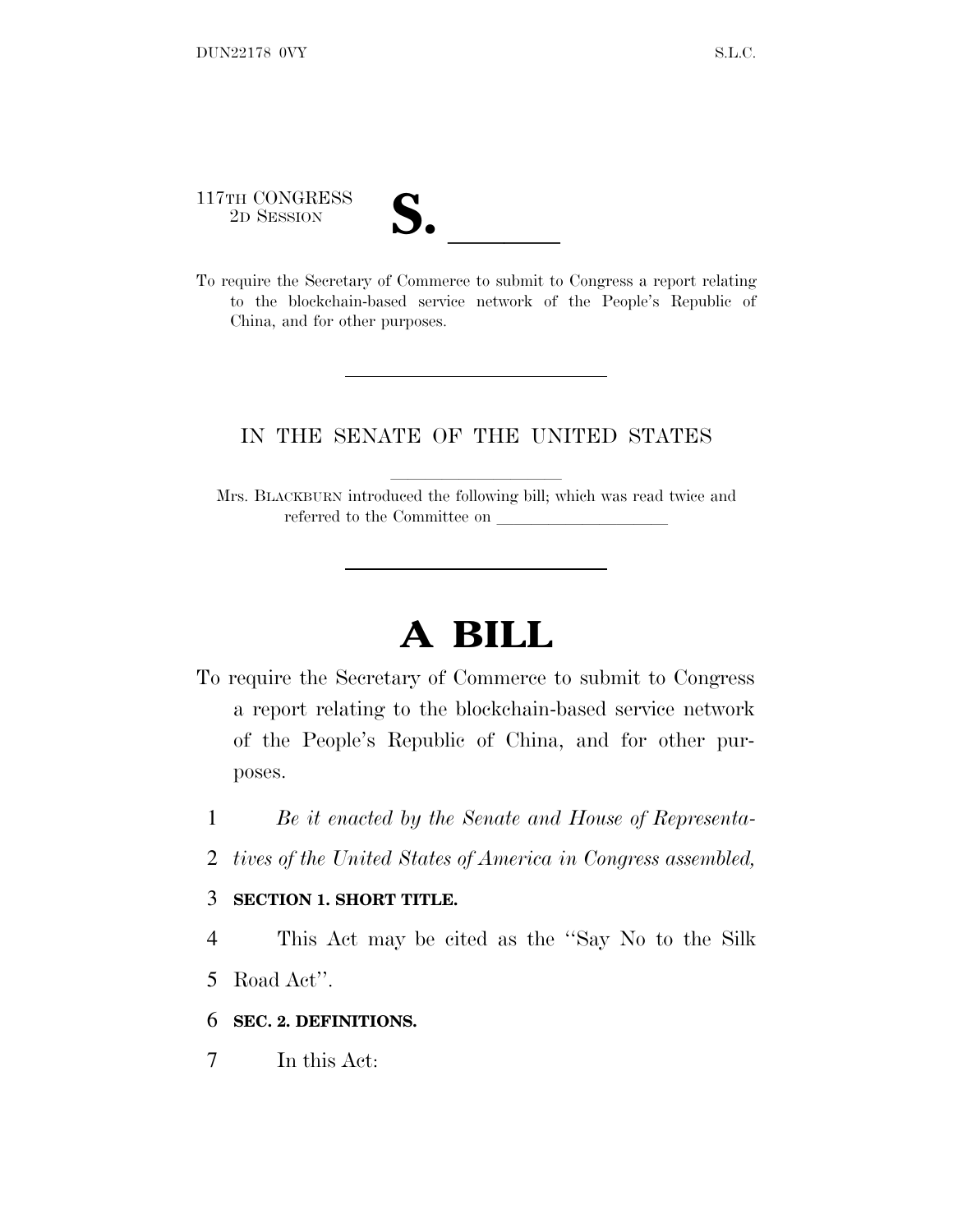| $\mathbf{1}$   | (1) DIGITAL YUAN.—The term "digital yuan"            |
|----------------|------------------------------------------------------|
| $\overline{2}$ | means the sovereign digital currency of the People's |
| 3              | Bank of China, or any successor sovereign digital    |
| $\overline{4}$ | currency of the People's Republic of China.          |
| 5              | (2) NETWORK.—The term "Network" means                |
| 6              | the blockchain-based service network of the People's |
| 7              | Republic of China.                                   |
| 8              | <b>(3)</b><br>RELEVANT CONGRESSIONAL<br>COMMIT-      |
| 9              | TEES.—The term "relevant congressional commit-       |
| 10             | tees" means—                                         |
| 11             | (A) the Committee on Commerce, Science,              |
| 12             | and Transportation of the Senate;                    |
| 13             | (B) the Committee on Foreign Relations of            |
| 14             | the Senate;                                          |
| 15             | (C) the Committee on Armed Services of               |
| 16             | the Senate;                                          |
| 17             | (D) the Committee on Finance of the Sen-             |
| 18             | ate;                                                 |
| 19             | (E) the Committee on Armed Services of               |
| 20             | the House of Representatives;                        |
| 21             | (F) the Committee on Foreign Affairs of              |
| 22             | the House of Representatives;                        |
| 23             | (G) the Committee on Energy and Com-                 |
| 24             | merce of the House of Representatives; and           |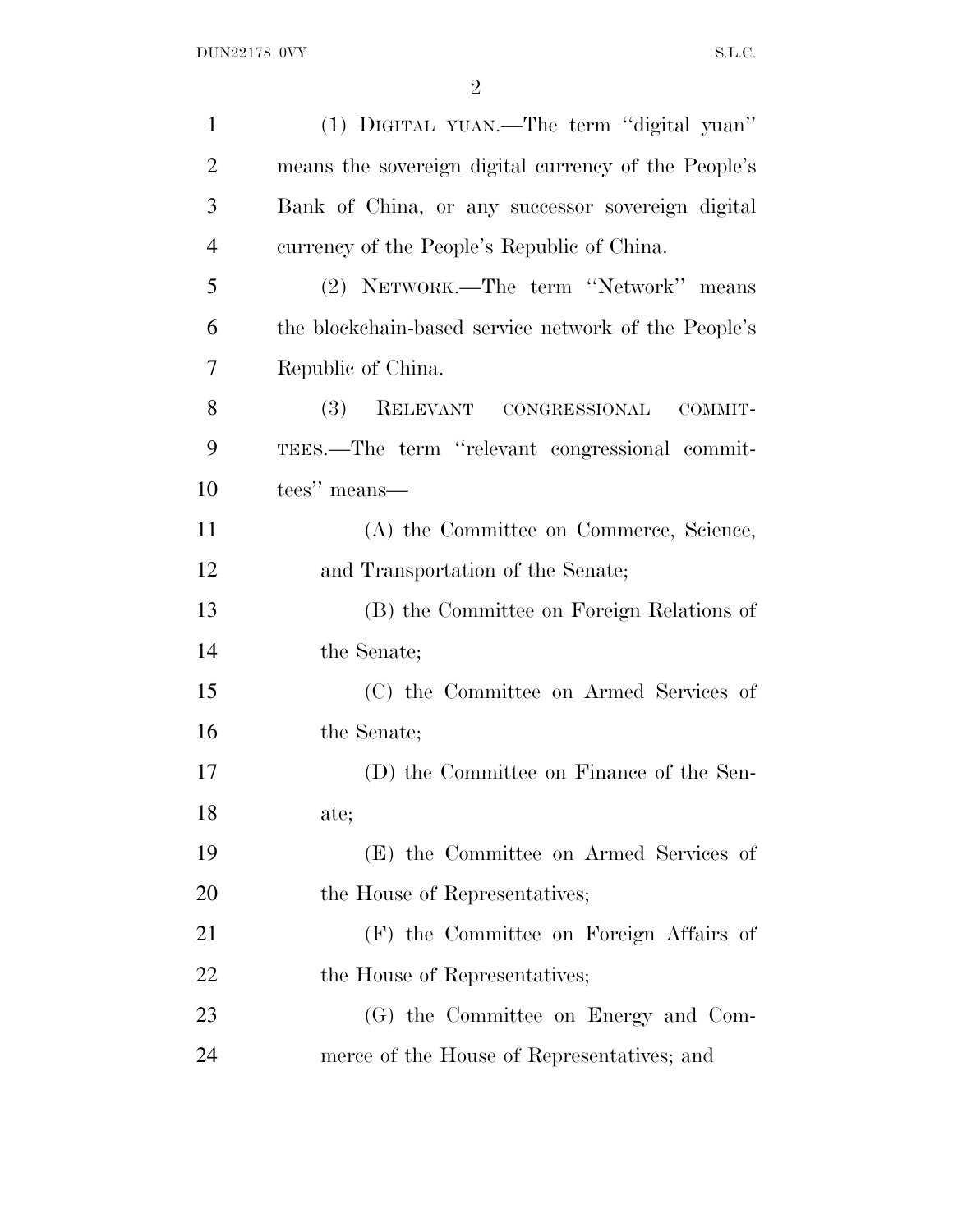| $\mathbf{1}$   | (H) the Committee on Ways and Means of                  |
|----------------|---------------------------------------------------------|
| 2              | the House of Representatives.                           |
| 3              | (4) SECRETARY.—The term "Secretary" means               |
| $\overline{4}$ | the Secretary of Commerce.                              |
| 5              | SEC. 3. REPORT ON THE NETWORK.                          |
| 6              | (a) REPORT.—Not later than 270 days after the date      |
| 7              | of enactment of this Act, the Secretary shall submit to |
| 8              | Congress a report—                                      |
| 9              | $(1)$ on—                                               |
| 10             | $(A)$ the Network;                                      |
| 11             | (B) the operations of the Network in the                |
| 12             | United States;                                          |
| 13             | (C) the privacy implications associated                 |
| 14             | with the collection of data of citizens of the          |
| 15             | United States by the Network; and                       |
| 16             | the participation of companies<br>(D)                   |
| 17             | headquartered in the United States and compa-           |
| 18             | nies located in the United States in assisting          |
| 19             | with the operations of the Network or per-              |
| 20             | forming work to expand the Network, includ-             |
| 21             | $ing$ —                                                 |
| 22             | (i) with respect to the applications or                 |
| 23             | technical capabilities of the Network; and              |
| 24             | (ii) the geographic scope of the Net-                   |
| 25             | work, such as—                                          |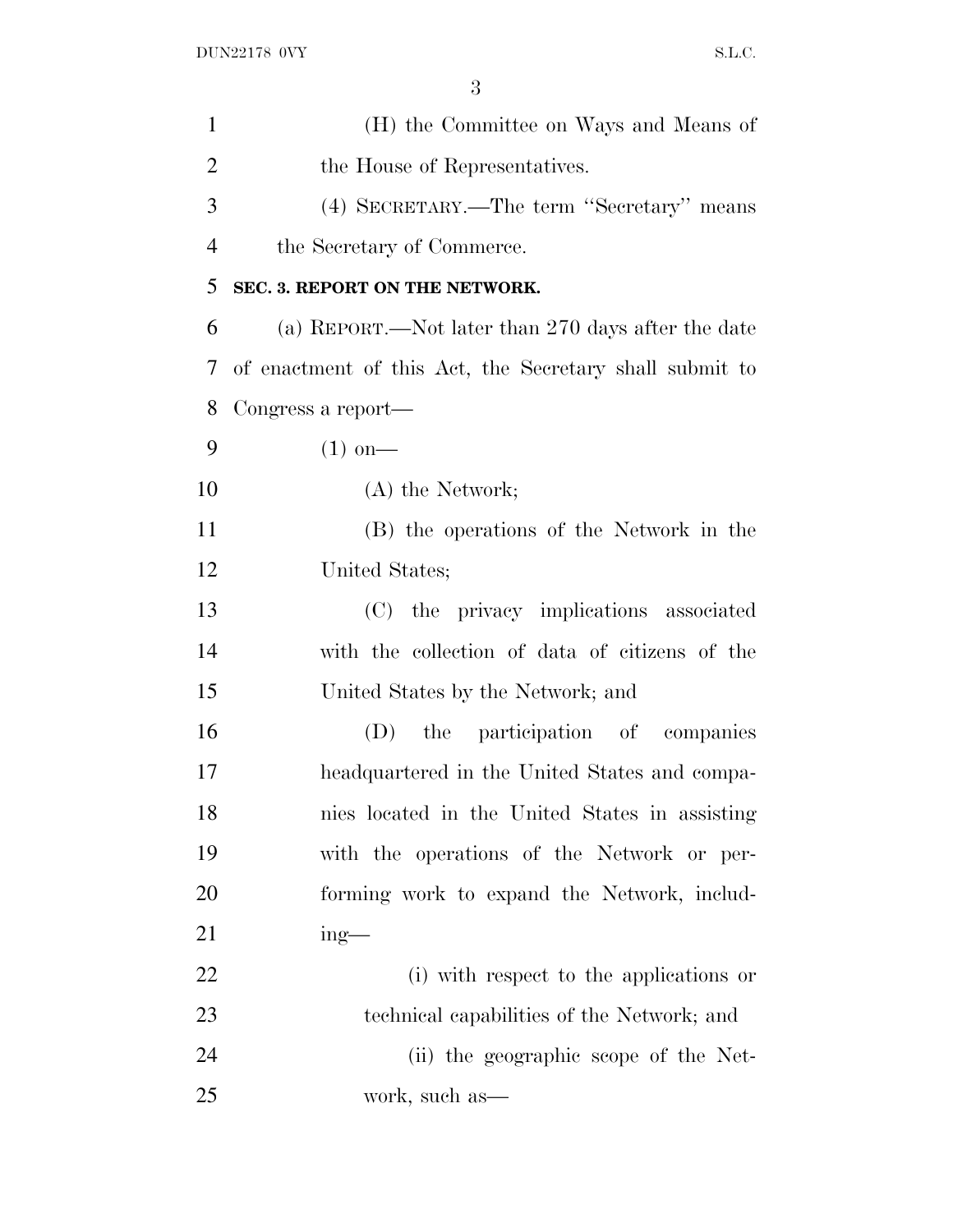| $\mathbf{1}$   | (I) expanding the Network to be                              |
|----------------|--------------------------------------------------------------|
| $\overline{2}$ | used in the United States and coun-                          |
| 3              | tries participating in the Foreign Mili-                     |
| $\overline{4}$ | tary Financing Program; and                                  |
| 5              | (II) constructing data centers of                            |
| 6              | the Network in the United States and                         |
| 7              | countries participating in the Foreign                       |
| 8              | Military Financing Program; and                              |
| 9              | $(2)$ that includes—                                         |
| 10             | (A) the goals of the Network in developing                   |
| 11             | blockchain infrastructure;                                   |
| 12             | (B) an assessment of whether the involve-                    |
| 13             | ment in the Network of the government of the                 |
| 14             | People's Republic of China and entities owned                |
| 15             | by the government of the People's Republic of                |
| 16             | China may pose any risk to economic and na-                  |
| 17             | tional security interests of the United States;              |
| 18             | and                                                          |
| 19             | (C) the privacy and security implications                    |
| 20             | associated with the collection of data of citizens           |
| 21             | of the United States by the Network.                         |
| 22             | RECOMMENDATIONS.—Not later than 1 year<br>(b)                |
| 23             | after the date of enactment of this Act, the Secretary shall |
| 24             | submit to the relevant congressional committees rec-         |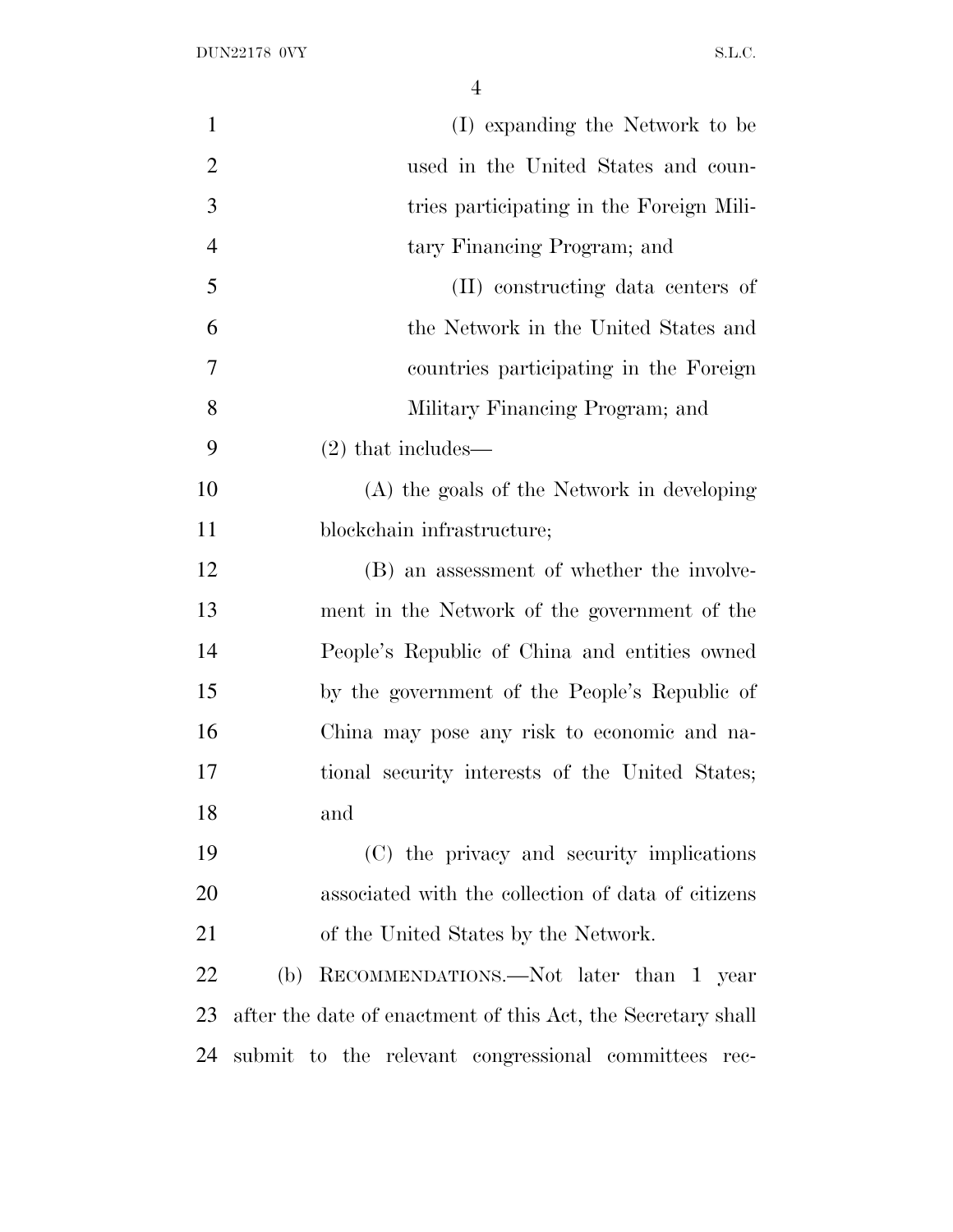ommendations relating to the report submitted under sub-section (a).

## **SEC. 4. REPORT ON TRADE ENFORCEMENT ACTIONS WITH RESPECT TO SOVEREIGN DIGITAL CURRENCY OF PEOPLE'S REPUBLIC OF CHINA.**

 Not later than 1 year after the date of the enactment of this Act, the Secretary shall submit to the relevant con-gressional committees a report—

 (1) assessing how trade enforcement actions re- lating to the digital yuan would affect the United States; and

 (2) making recommendations with respect to mitigating the effects of such actions.

**SEC. 5. REPORT ON EFFECT OF SOVEREIGN DIGITAL CUR-**

**RENCY OF PEOPLE'S REPUBLIC OF CHINA ON**

### **TRADE AND INVESTMENT AGREEMENTS.**

 Not later than 1 year after the date of the enactment of this Act, the United States Trade Representative shall submit to the relevant congressional committees a re-port—

 (1) assessing the ways in which shifts to the use of the digital yuan by other countries as a settle- ment or reserve currency could affect trade and in- vestment agreements to which the United States is a party; and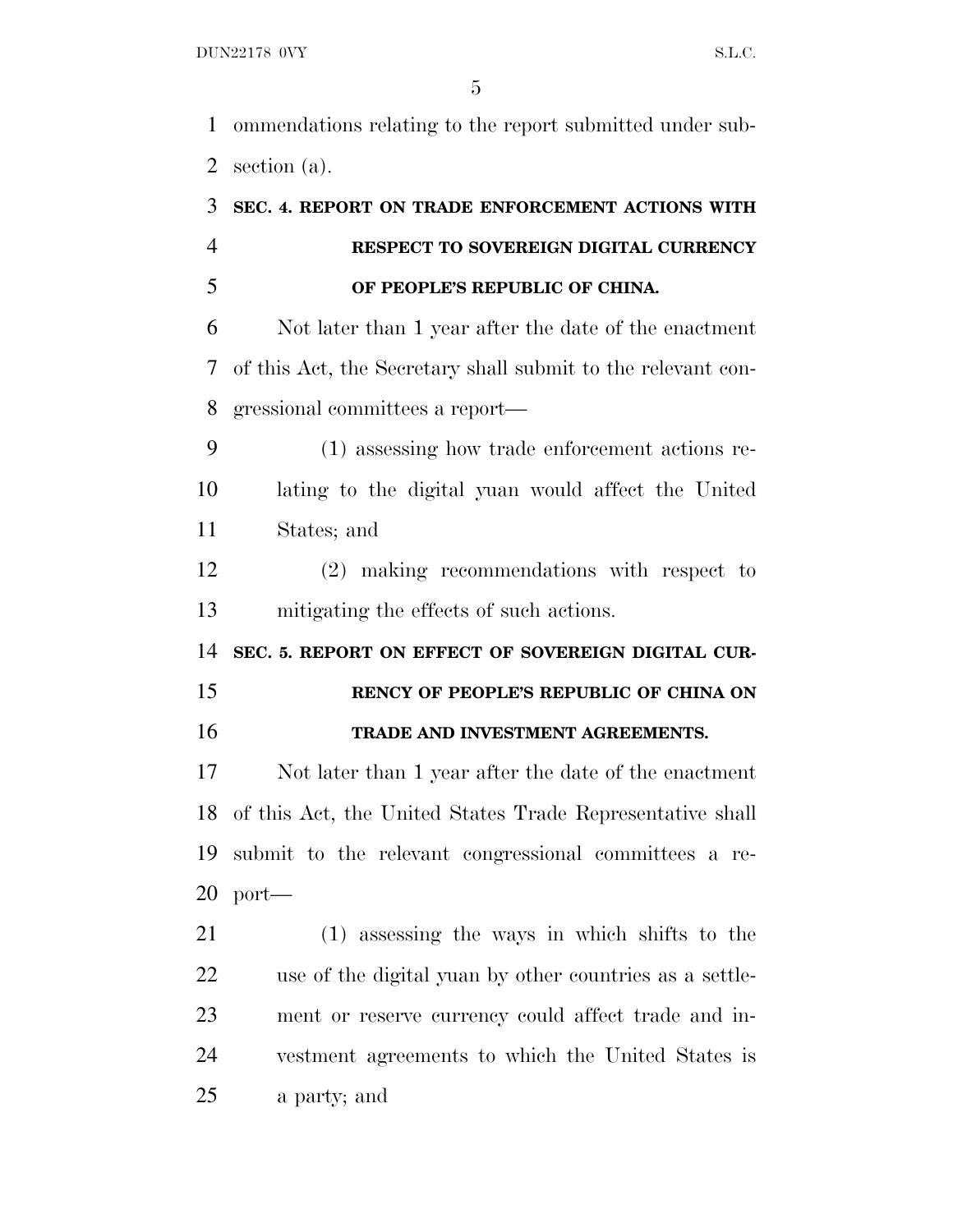| $\mathbf{1}$   | (2) making recommendations with respect to                  |
|----------------|-------------------------------------------------------------|
| $\overline{c}$ | mitigating the effects of such shifts.                      |
| 3              | SEC. 6. USE OF DIGITAL YUAN BY EXECUTIVE AGENCIES.          |
| $\overline{4}$ | (a) DEFINITIONS.—In this section—                           |
| 5              | $(1)$ the term "executive agency" has the mean-             |
| 6              | ing given that term in section 133 of title 41, United      |
| 7              | States Code; and                                            |
| 8              | $(2)$ the term "information technology" has the             |
| 9              | meaning given that term in section 11101 of title           |
| 10             | 40, United States Code.                                     |
| 11             | (b) USE OF DIGITAL YUAN.—Not later than 60 days             |
| 12             | after the date of enactment of this Act, the Director of    |
| 13             | the Office of Management and Budget, in consultation        |
| 14             | with the Administrator of General Services, the Director    |
| 15             | of the National Institute of Standards and Technology,      |
| 16             | the Director of the Cybersecurity and Infrastructure Secu-  |
| 17             | rity Agency, the Director of National Intelligence, and the |
| 18             | Secretary of Defense, and consistent with the information   |
| 19             | security requirements under subchapter II of chapter 35     |
| 20             | of title 44, United States Code, shall develop strict guid- |
| 21             | ance for executive agencies requiring adequate security     |
| 22             | measures for any transfer, storage, or use of digital yuan  |
| 23             | on information technology.                                  |